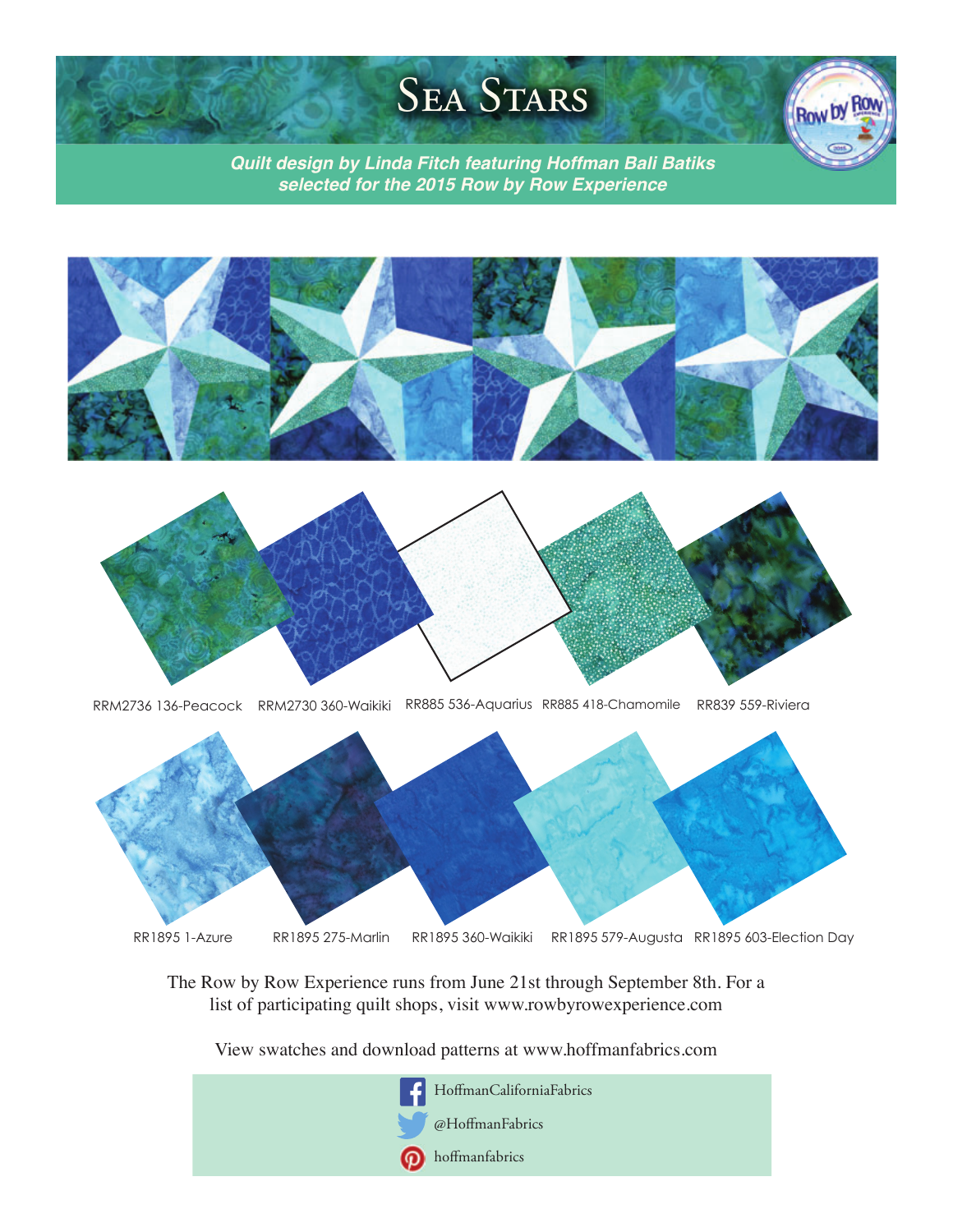## Seastars

## Quilt design by Linda Fitch

The Seastar blocks are very scrappy. Please note though that we have purposely placed the darker fabrics in the background, so there is contrast between it and the starfish/Seastar.

The dark fabrics that we have used are Fabrics 1, 2, 7, 8, 9 and 11. Using the templates provided (A, D, G, J and M) randomly cut 3-4 background pieces from each of the 6 darker fabrics.

For the stars, from the remaining 4 fabrics (lights), cut an assortment using templates B,C,E,F,H,I,K,L, N and O. Each wedge is slightly different, thus so many templates. The angle of the tip is different on every one. Make sure your fabric is layered right sides up. Align the longest side of the templates to the grain of the fabric.

Note that there is anywhere from 2-3, of the same fabric (for stars) used within each block, so you will cut an assortment of 10 wedges from each of the 4 light fabrics.

Refer to the diagram at the bottom of Page 1 (of 4) Star Template for piecing the starfish sections.

Select the fabrics that you would like to use in your first block. It may be helpful to use the color photo for fabric placement.

For Section 1, take an A (ground), B (light) and C (light). You will be sewing what is commonly referred to as "Y" seams.

Sew B to A. Stop within '4" of the corner where the 3 pieces meet. Sew C to A. Stop to within '4" of the corner where the 3 pieces meet. Sew the short seam joining pieces B and C. Repeat 3 more times, varying the fabrics used.

For Section 2, join piece E to D, stopping to within ¼" of the corner where the 3 pieces will ultimately meet. Sew piece F to D, stopping to within ¼" of the same corner. Sew the short seam, joining pieces E and F. Repeat 3 more times.

Continue the same with the remaining 3 sections.

Sew the sections together, working clockwise. Sew Section 2 to Section 1. Section 3 to Section 2. Section 4 to Section 3 and so on. Complete the block by joining Section 5 to Section 1. Press all the seams in one direction. Rotate at different degrees.

Make 3 more blocks. Attach to make one row of four blocks. The unfinished size of the row will be 9.5 x 36.5.

Enjoy and on to the next shop!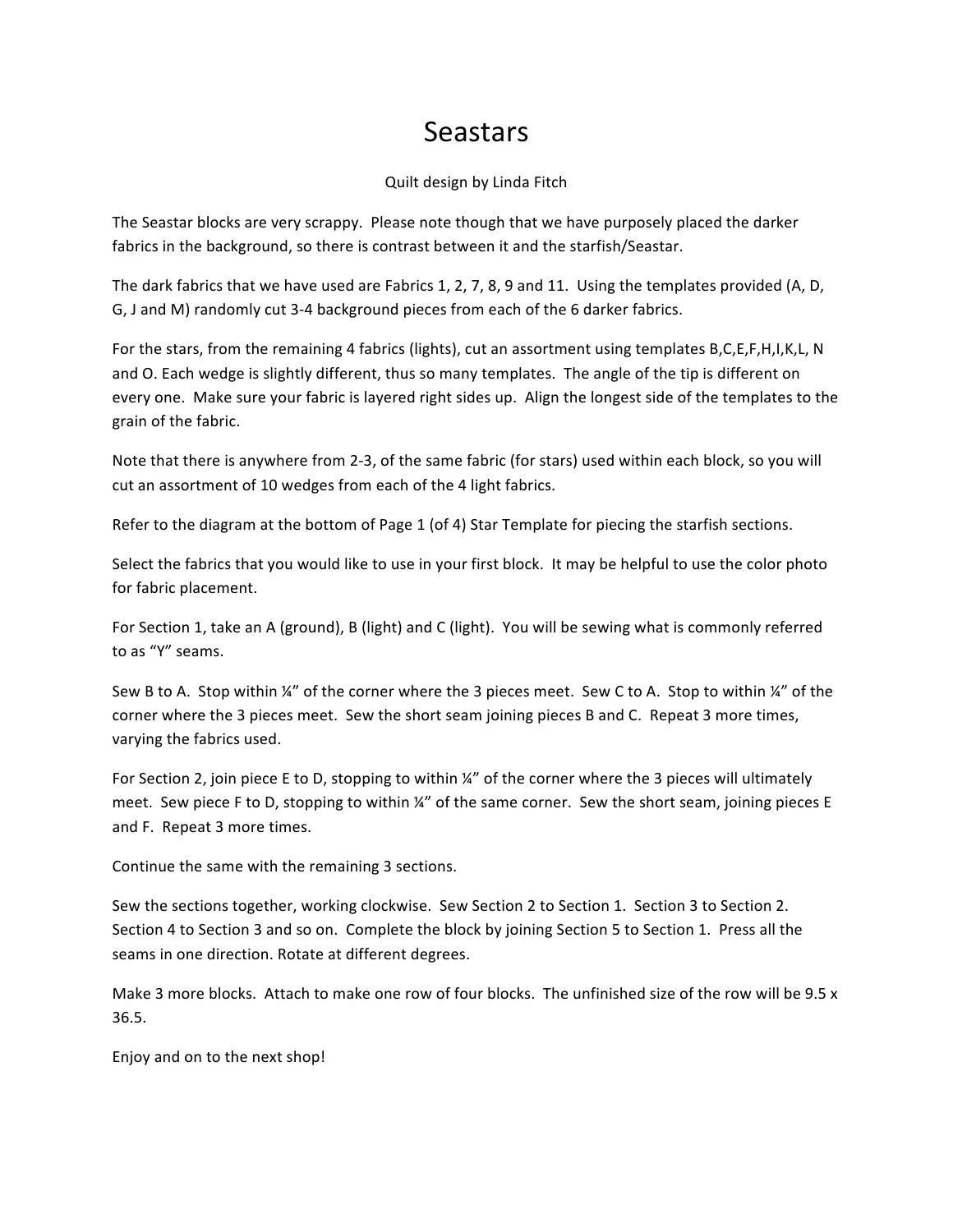

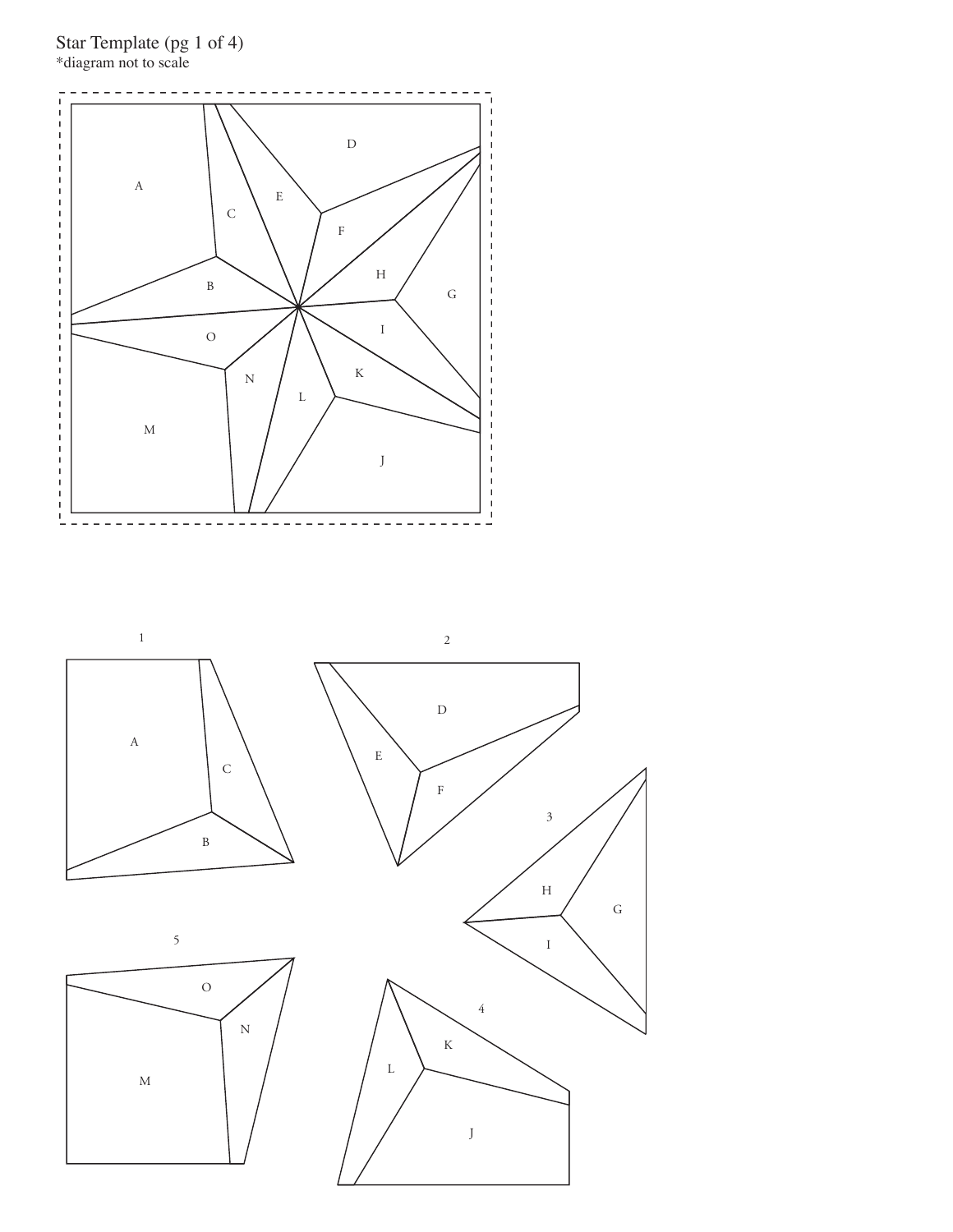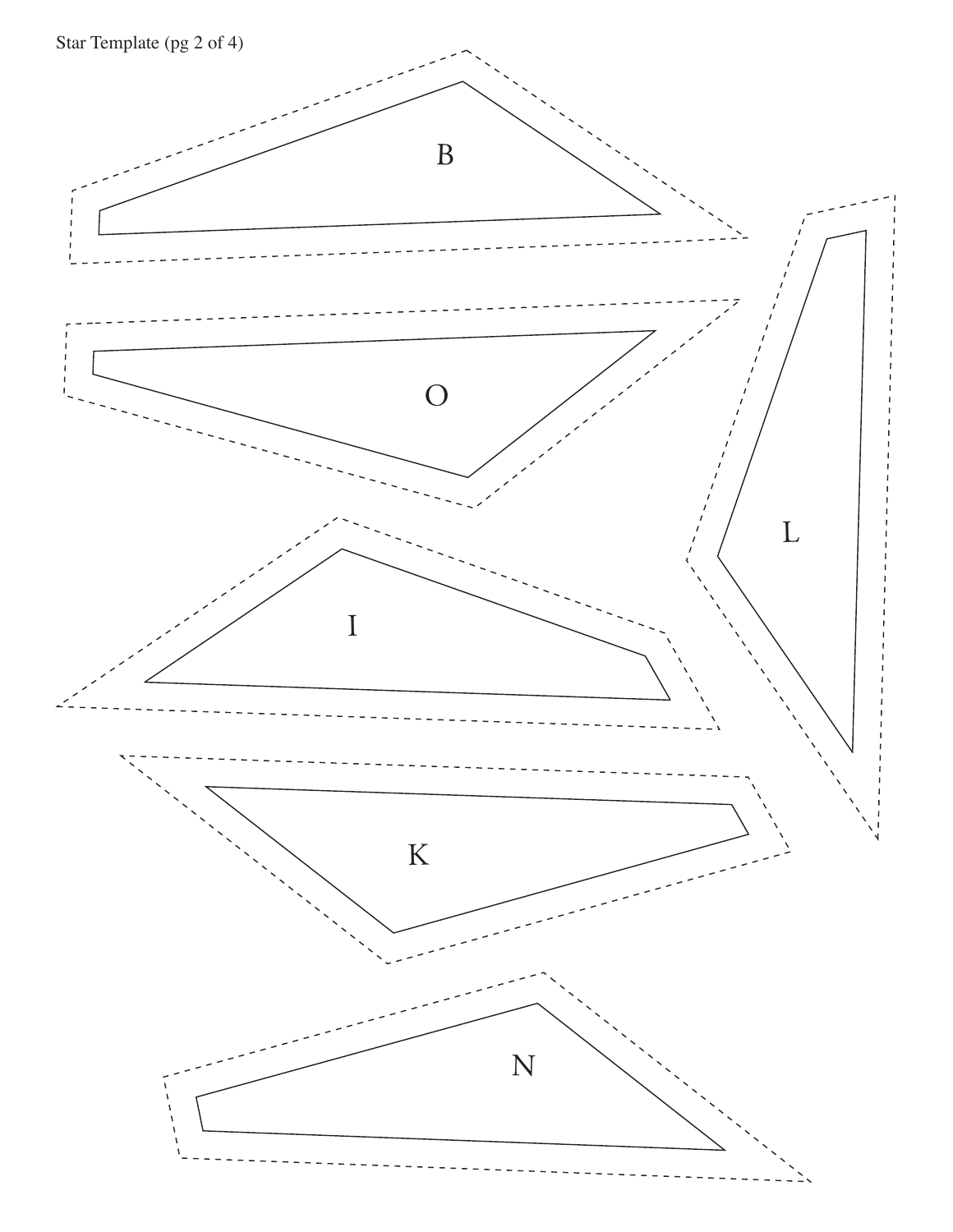